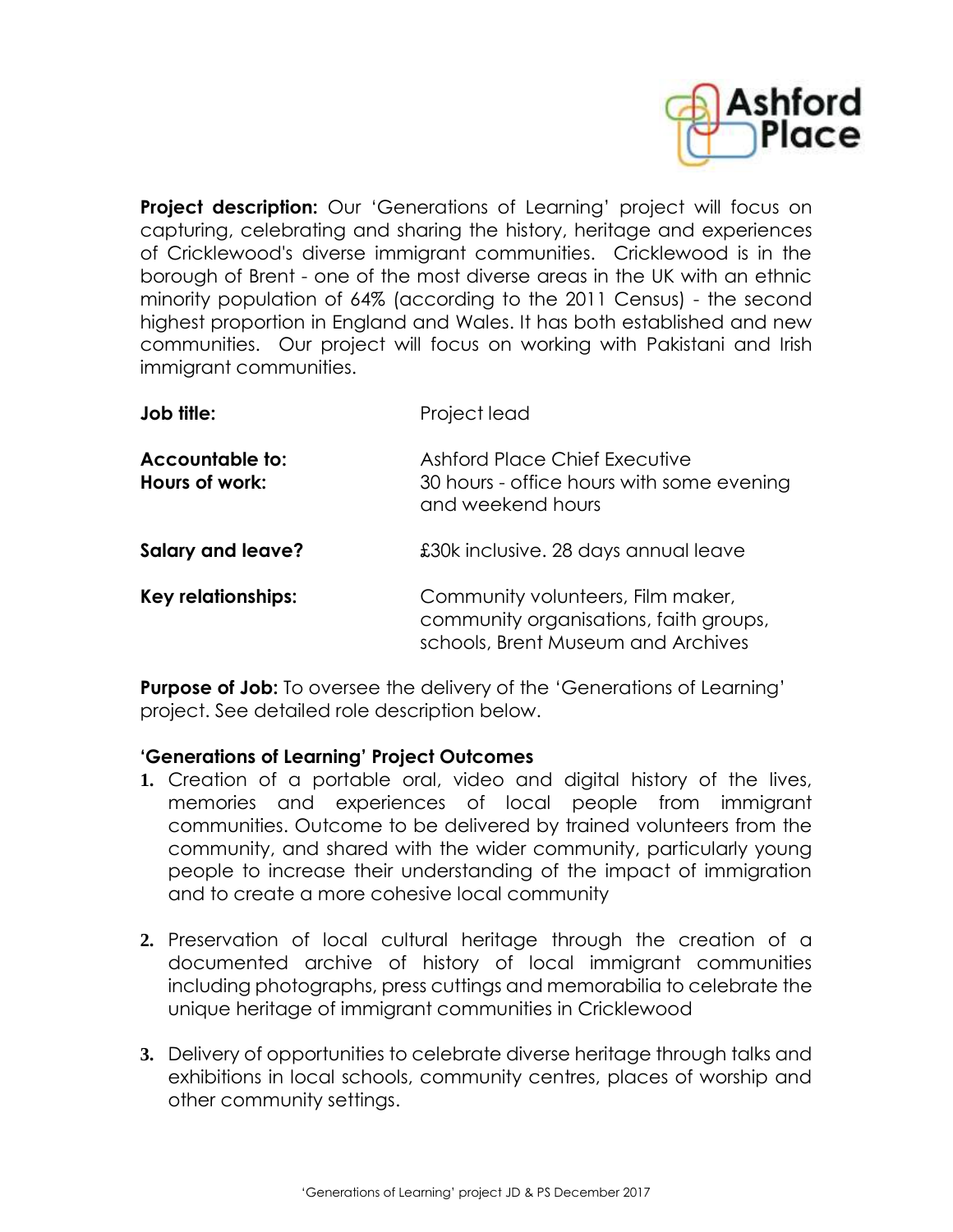## **Key objectives of the post:**

- 1. **Project Team:** Identify and lead a Project Team to scope project implementation and support project delivery
- 2. **Volunteers:** Recruit, supervise and support volunteers to ensure an efficient, positive & highly motivated team; and support them in the learning of knowledge and skills relating to this project or by sourcing relevant training to develop these skills e.g. project management, training workshop management, recording and editing skills, relevant aspects of camera, lighting and sound equipment, documentary skills, budget management, meetings management and public relations management
- 3. **Evaluation:** Agree a project work plan that includes monitoring and evaluation procedures, a process to disseminate findings to partners and stakeholders and to develop an understanding of what worked (and what didn't), to inform future projects and funding bids
- 4. **Awareness raising:** Create a marketing plan to ensure wide spread maximise awareness, engagement and interaction with the project
- 5. **Immigrant Communities:** Identify the key Immigrant community leaders and work with them to engage effectively with the Project Team
- 6. **Sharing:** Create a strategy for engaging and sharing experience and best practice with other similar HLF projects across the county
- 7. **Project collection:** work with key project partners to enable the delivery of the'Generations of Learning' collection which will be an exciting and portable new collection of materials for display, presentation and discussion in local venues
- 8. **Film-maker:** Appoint Film-maker and supervise work on video recording and editing that leads to a top class end product
- 9. **Exhibition Programme:** work in partnership with Brent Museum and Archives to deliver an exhibition and accompanying events programme to ensure the collection of video, photos and interviews is presented to the wider community offering an enjoyable and stimulating experience and developing an appreciation of the history, heritage and contribution of immigrant communities to Brent.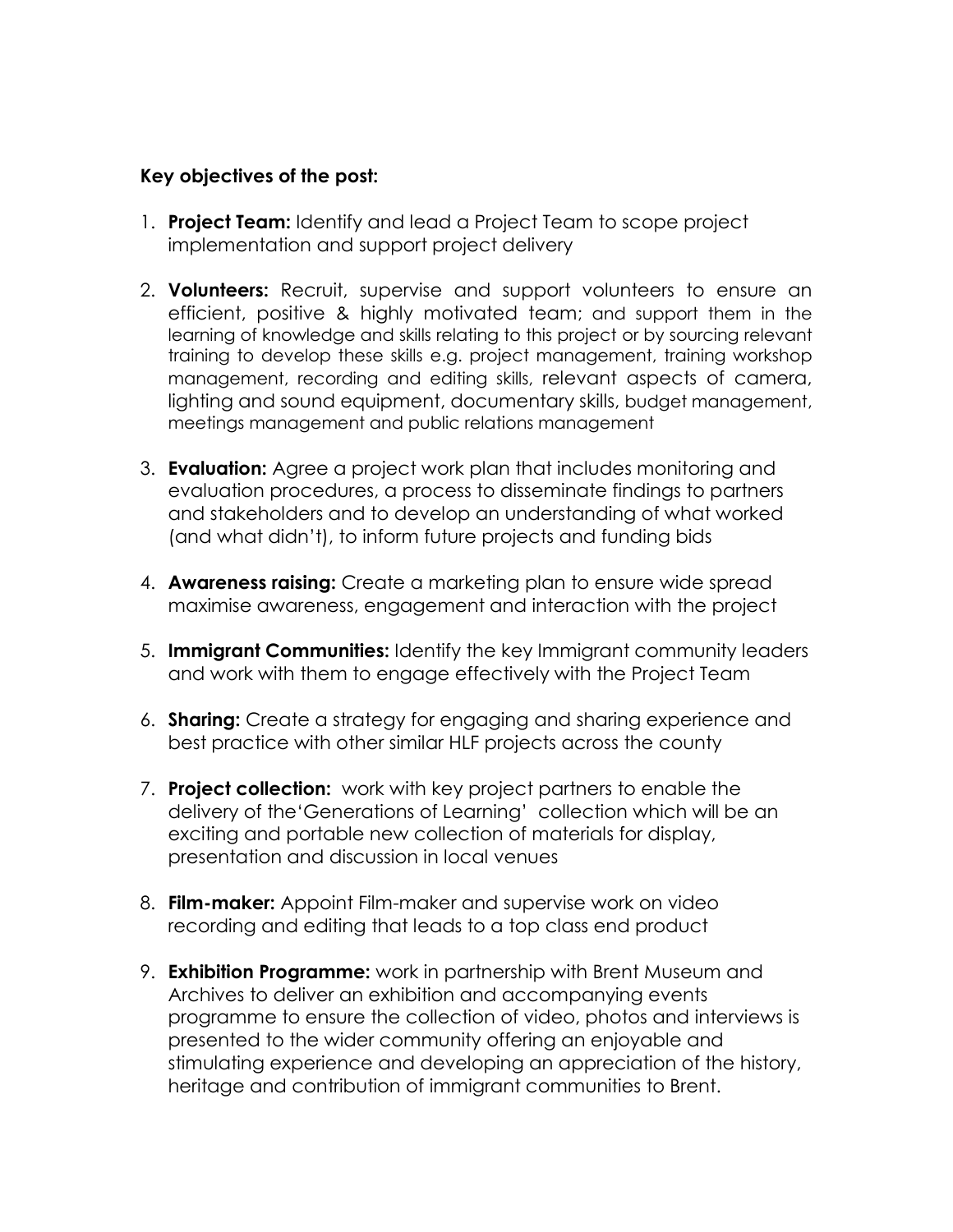- 10.**Online legacy:** Supervise partners and work with the Project Team on the implementation of the project's web page(s) at [www.cricklewood.net](http://www.cricklewood.net/) enabling the development of accessible new web resources explaining, presenting, celebrating and sharing the immigrant experience in Cricklewood
- 11.**End of project party:** Plan and manage end of project launch for all participants, partners and stakeholders. Agree and handover a project continuation plan with local partners to ensure that the project remains 'live' in the community.

## **Person Specification:**

|                               | <b>Essential</b>                                                                                                                                                              | <b>Desirable</b>                                                             |
|-------------------------------|-------------------------------------------------------------------------------------------------------------------------------------------------------------------------------|------------------------------------------------------------------------------|
| <b>Qualifications</b>         |                                                                                                                                                                               |                                                                              |
| <b>Experience</b>             | Project management<br>including performance<br>management, project<br>evaluation and monitoring<br>Leading on a heritage or<br>conservation project                           | Archival and/or<br>museum collections<br>experience<br>Experience of         |
|                               | Working with a multi-<br>disciplinary team                                                                                                                                    | working with<br>diverse community<br>groups                                  |
|                               | Recruiting, managing and<br>training volunteers<br>Experience working in<br>partnership with other<br>agencies and community<br>stakeholders to achieve<br>effective outcomes | Experience of<br>developing and<br>delivering<br>exhibitions and<br>displays |
| <b>Knowledge &amp; Skills</b> | Able to work on own<br>initiative & maintain<br>enthusiasm for a high level<br>of contact with clients on a<br>day to day basis                                               | Understanding of<br>best practice in the<br>collection of oral<br>histories  |
|                               | Financial management<br>monitoring and reporting in<br>relation to a project                                                                                                  | Digital and film<br>media methods                                            |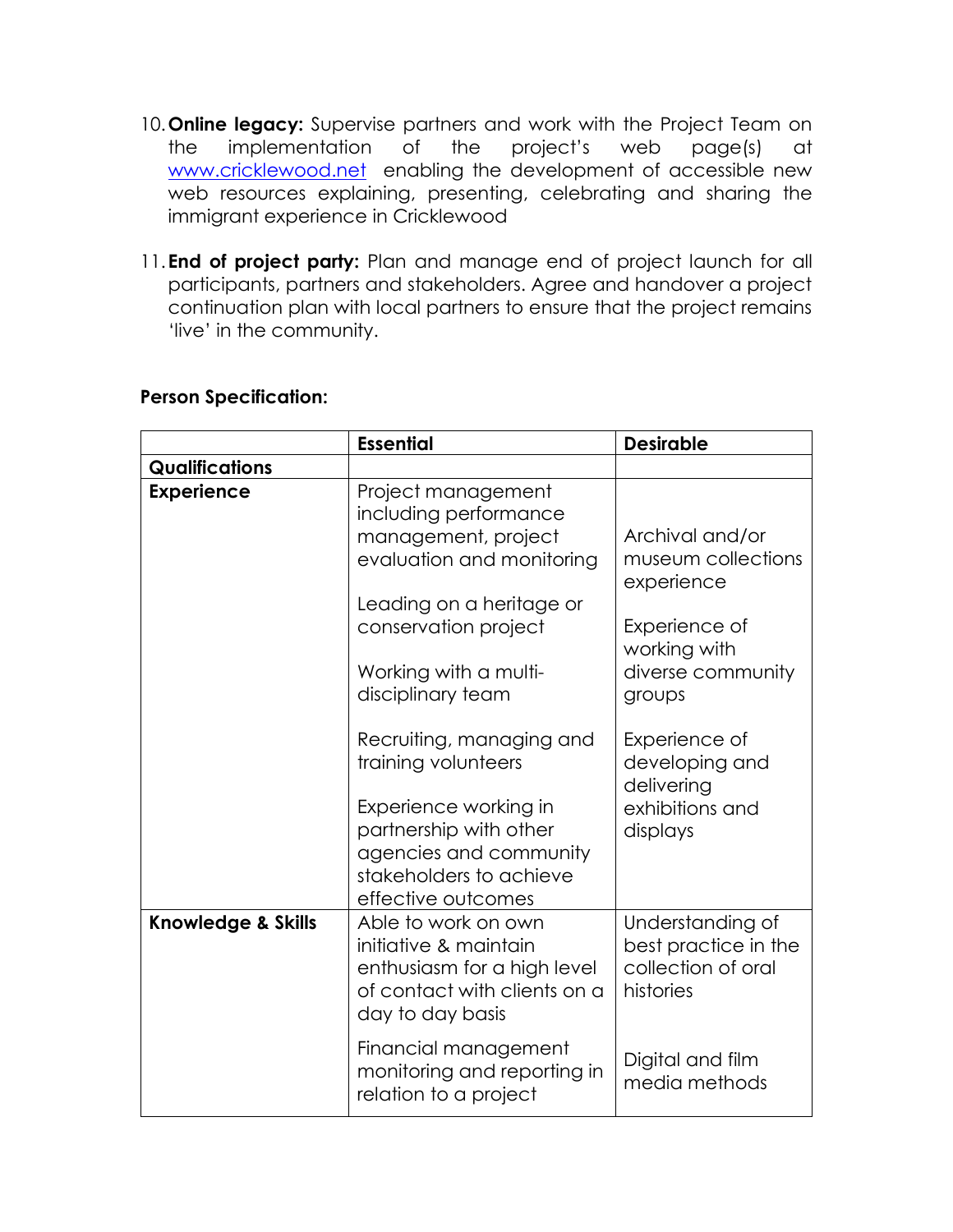|                                            | Community engagement<br>and partnership building                          |                               |
|--------------------------------------------|---------------------------------------------------------------------------|-------------------------------|
|                                            | Event management from<br>inception to delivery                            |                               |
|                                            | Understanding the support<br>needs of volunteers and<br>their development |                               |
|                                            | Communications and<br>marketing                                           |                               |
|                                            | Excellent communication<br>skills                                         |                               |
|                                            | Approachable, adaptable<br>and assertive.                                 |                               |
|                                            | Negotiating & influencing                                                 |                               |
|                                            | Able to work under<br>pressure and manage time<br>to meet deadlines       |                               |
|                                            | Ability to work across<br>organizational boundaries<br>and at all levels  |                               |
|                                            | Team working & co-<br>operation                                           |                               |
|                                            | Skilled in all Microsoft IT<br>applications                               |                               |
| <b>Personal Qualities</b>                  | Effective communication<br>Attentive to detail                            | Interest in local<br>heritage |
| Ability to meet job<br>circumstances/Other | <b>Key Working Relationships</b>                                          |                               |
|                                            | Project Team                                                              |                               |
|                                            | <b>BAME,schools and</b><br>faith communities                              |                               |
|                                            | HLF staff                                                                 |                               |
|                                            | Brent Museum &<br><b>Archives</b>                                         |                               |